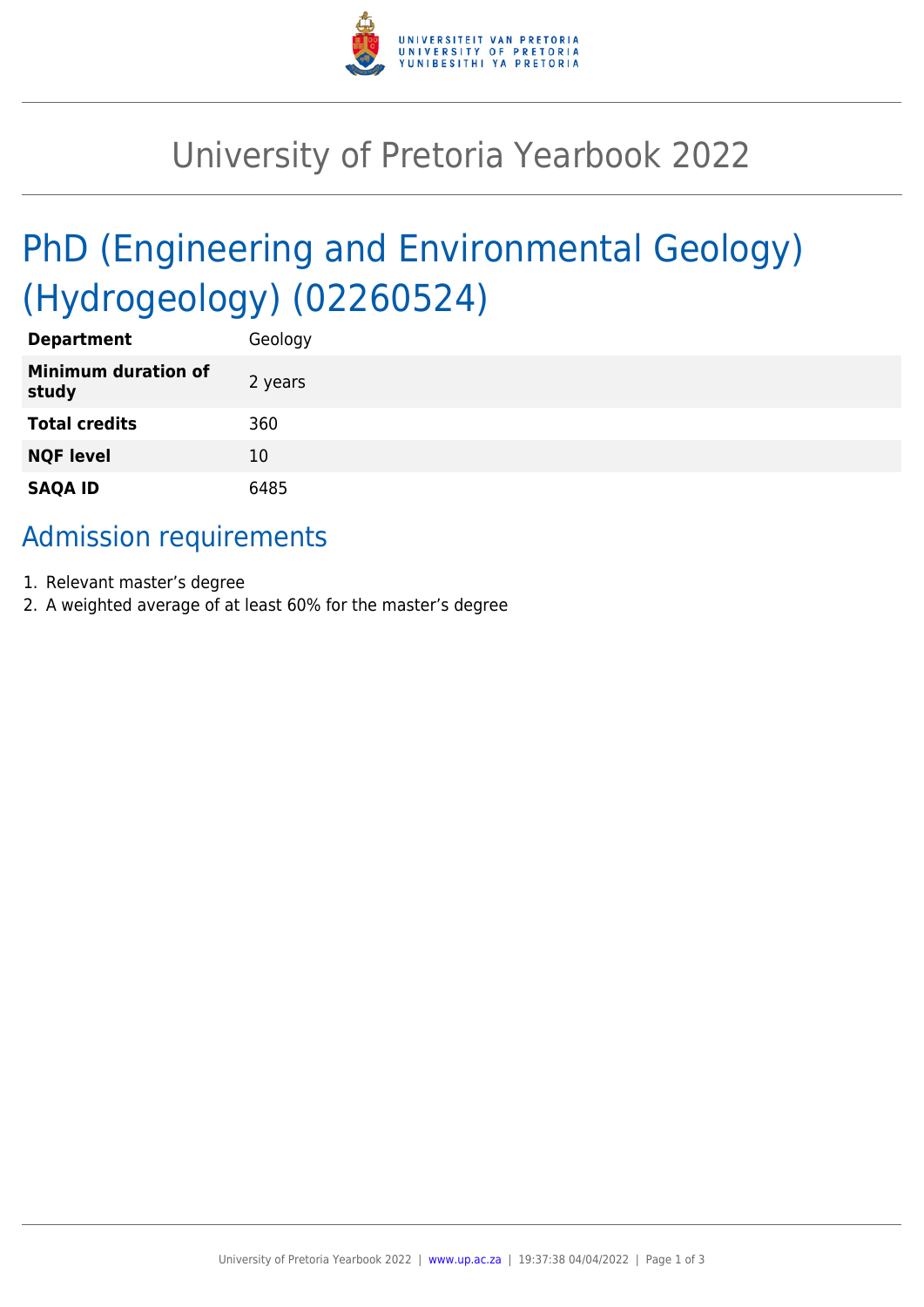

## Curriculum: Year 1

**Minimum credits: 360**

#### **Core modules**

[Thesis: Hydrogeology 990](https://www.up.ac.za/parents/yearbooks/2022/modules/view/GTX 990) (GTX 990) - Credits: 360.00